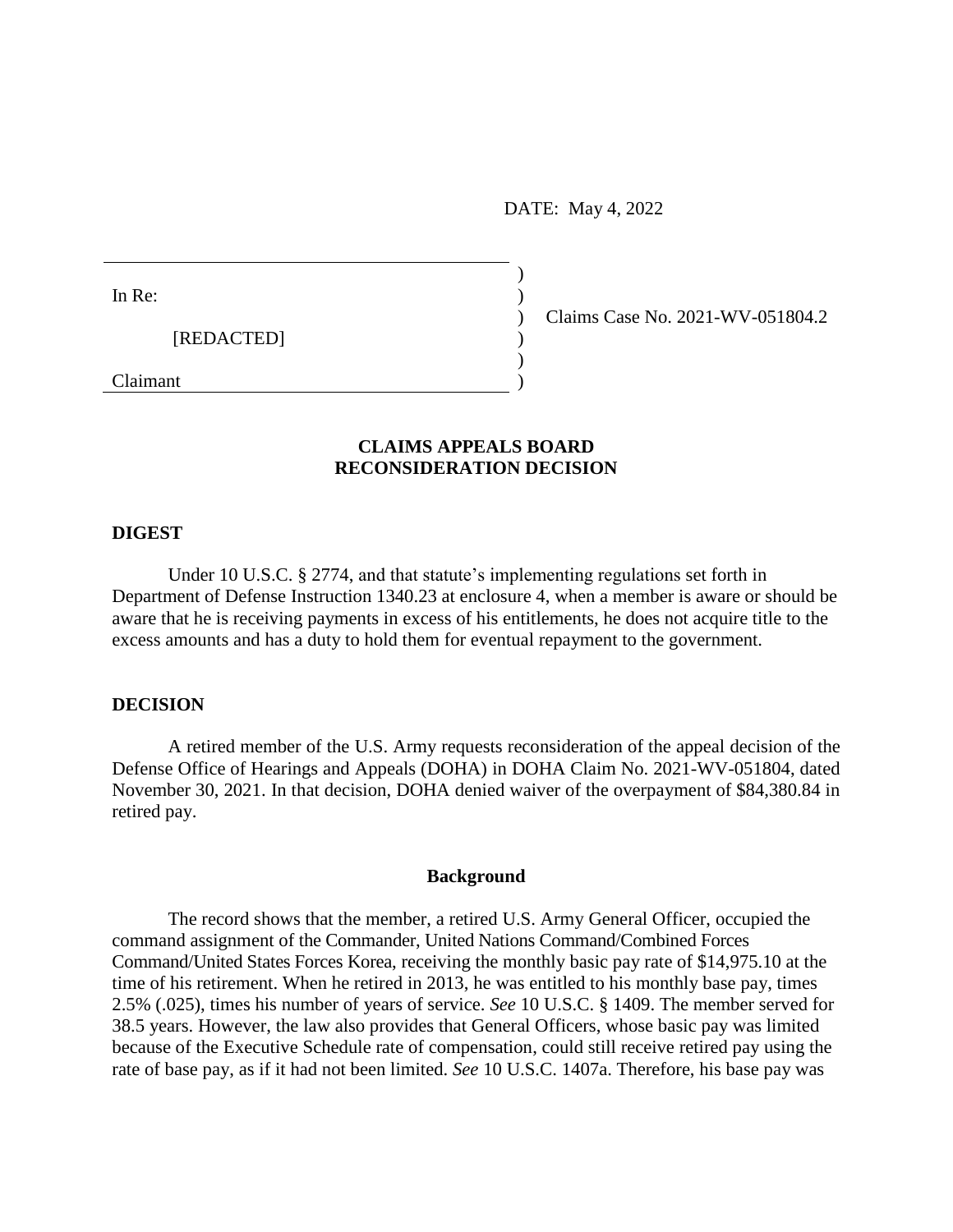rates for O-7 to O-10, which was set by the 2013 pay table at \$[19,566.90](https://19,566.90) per month.

Due to an administrative error, the Defense Finance Accounting Service (DFAS) erroneously calculated the member's base pay to be [\\$20,937.90](https://20,937.90), a rate available only to an officer who served as a commander of a unified or specified combatant command, a position the member did not occupy at the time of retirement. On or about December 9, 2013, the member received a Summary of Retired Pay Account that clearly, but erroneously, identified his Active Duty Base Pay as [\\$20,937.90](https://20,937.90). It erroneously calculated his gross monthly retired pay to be \$20,152, with a cost of living allowance adjustment that led to the total of \$20,494. This error resulted in an overpayment of \$90,244 from December 1, 2013, through March 31, 2019.

The overpayment was discovered by DFAS in April 2019. The member was notified of the debt by letter dated April 5, 2019. The letter also reflected that as a result of the incorrect base-pay rate, his Survivor Benefit Plan premiums were overpaid in the amount of \$[5,863.16.](https://5,863.16) The overpayment was applied to the member's debt, reducing it to \$[84,380.84.](https://84,380.84) The letter also set out instructions for requesting waiver of the obligation to repay the debt.

 DFAS or tried to influence anyone when I retired." established by this special rule that permitted him to receive the Level II Executive Schedule<br>rates for 0-7 to 0-10, which was set by the 2013 pay table at \$19,566.90 per month.<br>Due to an administrative error, the Defense On April 10, 2019, the member completed a request for the waiver of the debt. In that letter he stated that he first became aware of a pay issue when he received his retired-pay statement dated Saturday, March 30, 2019. He explained that he reached out to a contact at DFAS to ask why his pay was reduced. The contact relayed to the member that he no longer worked at DFAS-Retired Pay office, but had heard the issue involved an audit that showed DFAS had erroneously computed his retired pay as a commander of a unified or specified combatant command. The member stated the reason he was requesting waiver was because he had nothing to do with the overpayment or the computation of retired pay. He relied upon DFAS and trusted them to compute his retired pay accurately. He further stated, "I never once called

 On May 3, 2019, the DFAS Indianapolis Director, who is the determining official for he could file an appeal with the Defense Office of Hearings and Appeals (DOHA). The DFAS DFAS Waivers, after considering all relevant facts, denied waiver and informed the member that Indianapolis Director found that the member's retired pay was not on the published pay table, but was a footnote to the pay table reserved for commanders of a unified or specified combatant command. He stated that the member was furnished with documentation that if reviewed, would cause a reasonably prudent person of the same rank and experience to be aware or suspect the existence of an error. He found that the member had not adequately explained why the retiredpay documents provided to him did not cause him concern or cause him to question his retired pay.

The member appealed by letter dated June 13, 2019. He disputed DFAS's assertion that he had been furnished with documentation that should have led him to question his retired pay. He indicated, "Nothing in what DFAS sent me would have tipped me off to their erroneous use of the Commander of a Specified or Unified Combatant Command base pay." He also stated, "Nothing in the Summary of Retired Pay Account that I received indicated that I was being paid based on the Commander of a Specified or Unified Combatant Command base pay."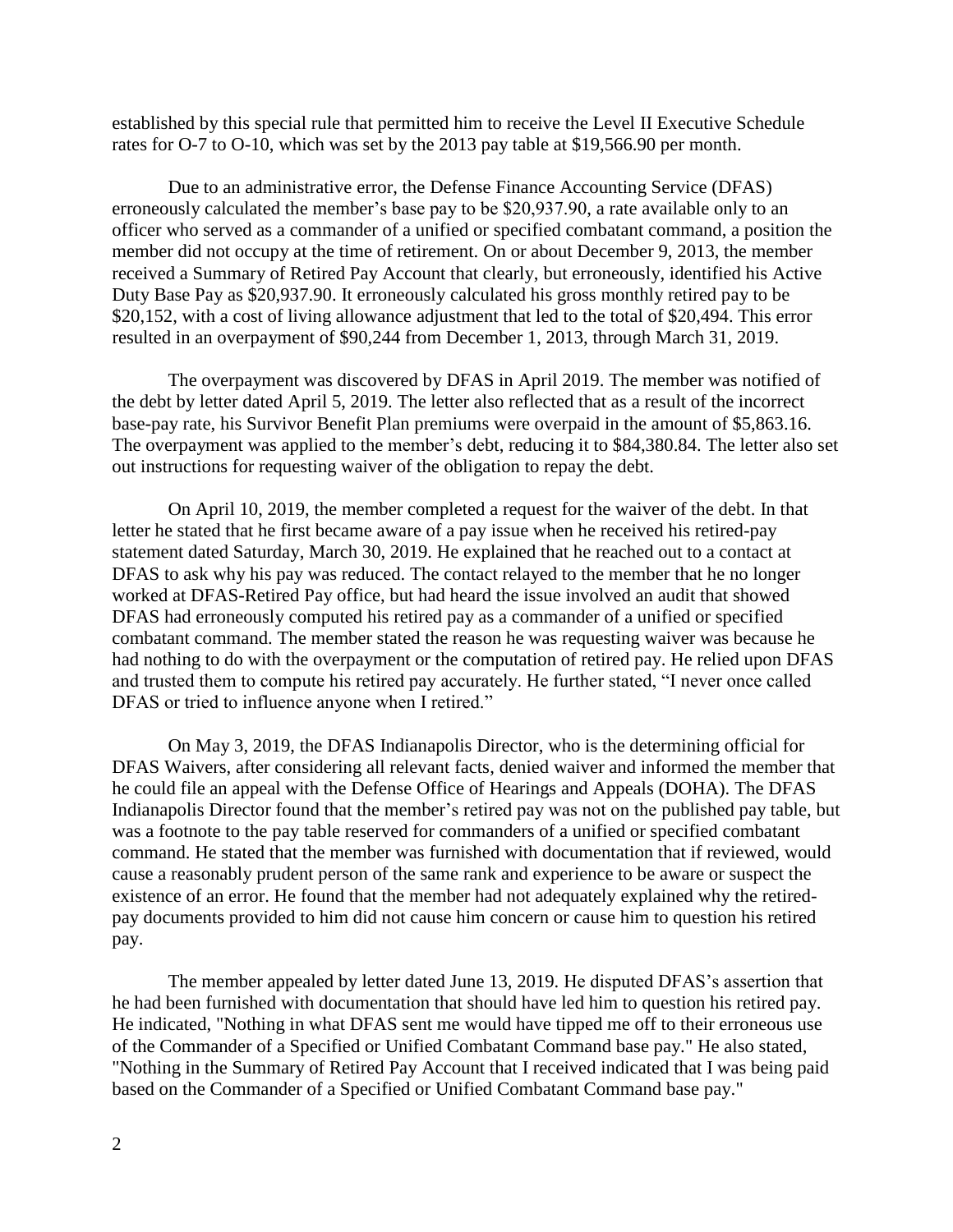recommendation and administrative report to DOHA dated July 29, 2019, concerning the member's request for waiver under 10 U.S.C. § 2774. The DFAS Indianapolis Director explained that given the member's rank and years of service, he should have known the rate of pay he was entitled to receive at retirement based upon publicly available information, and emphasized that this was especially true since the member received a higher rate of pay at retirement than he was receiving on active duty. The amount he received exceeded all pay scale amounts in the Executive Schedule pay table (except for the rate available only to an officer who served as a commander of a unified or specified combatant command). DFAS explained that an individual of the member's rank and years of service reasonably should have been aware that his last command assignment was not a unified or specified combatant command; that his retired pay was based upon an incorrect rate; and that the member should have questioned the rate since it exceeded the amount he received on active duty.

 29, 2019 DFAS recommendation and administrative report. On September 25, 2019, the member was notified that his rebuttal was no longer due on September 27, 2019, and that DFAS was "indefinitely pausing [his] rebuttal period." On February 11, 2021, the rebuttal pause period was lifted. The member was notified by letter dated February 17, 2021, that the rebuttal was now due April 2, 2021. Per the member's request, the deadline for the rebuttal was extended to May 2, 2021. The member requested, and received, a 60-day extension to submit his rebuttal to the July

 On April 22, 2021, the member submitted his rebuttal through DFAS. It contained a 12-page letter with 16 attachments. In his rebuttal, he claimed that it was reasonable for him to believe that the amount he was being paid was correct, especially in light of new facts he received after his earlier submissions requesting waiver. He stated that after discussing the issue with other similarly situated members, he "recalled a phone call in December 2013 from a woman from DFAS who [he thinks] said she was from London, Kentucky. She told [him that he] was getting the special rate of pay and assured [him that he] was entitled to it." He asked DFAS for records of the call, but none were kept. He then asserted, "that it was the policy/statutory interpretation of DFAS and the Joint Staff that the Commander, United Nations Command/Combined Forces Command/United States Forces Korea billet had been designated as eligible to receive the 'special pay' rate of FN2 in the pay tables for unified commands." He provided documentation shared with him after he was notified of his debt by other similarly-situated members to support his claim, including a 2008 email in which another member questioned his rate of pay in writing and was assured it was correct. The member's rebuttal was forwarded to DOHA for adjudication on April 27, 2021. pausing [his] rebuttal period." On Fampler was notified by letter dated F<br>1. Per the member's request, the dead<br>April 22, 2021, the member submitted<br>5 attachments. In his rebuttal, he clain<br>ne was being paid was correct, e After reviewing the member's appeal, the DFAS Indianapolis Director issued and parameter is rank and years for waiver under 10 U.S.C. § 2774. The DFAS Indianapolis Director explained member's rank and years of service, he

On November 30, 2021, the DOHA adjudicator agreed with DFAS's recommendation of denial of waiver of the debt. She noted, as DFAS did, that the member with his years of service and rank should have at least questioned the matter regarding his entitlements, given that at the time he retired, he was receiving [\\$14,975.10](https://14,975.10) in monthly basic pay on active duty, and the retired monthly pay of [\\$20,937.90](https://20,937.90) was both significantly more than that amount, and higher than any amount on the pay table. She noted that each case must be considered on the basis of its own merits. The DOHA adjudicator then concluded that under the circumstances in the present matter, waiver was statutorily precluded.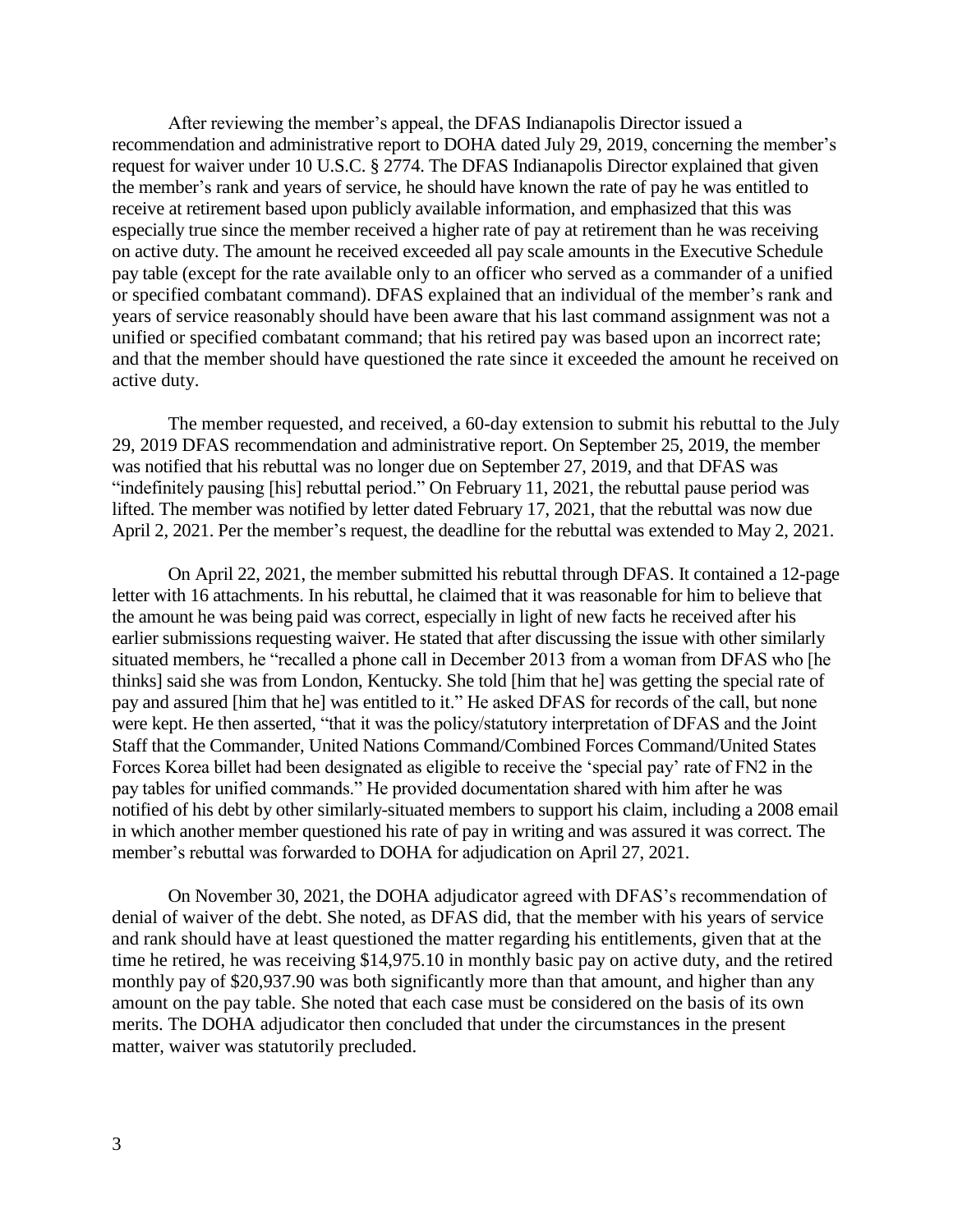In his reconsideration request, the member submits a December 28, 2021 letter requesting reconsideration of the DOHA determination to deny waiver in the amount of [\\$84,380.84](https://84,380.84). He asserts DFAS found it was reasonable for him to assume he was being paid correctly. Relying upon the DFAS Report of Investigation issued February 16, 2021, that stated in part, "he could reasonably assume that his pay was computed correctly," he argued that it was in error for the adjudicator to conclude he should have known his pay was incorrect. He also asserts that it was to his detriment that he was required to follow a different process from other similarly-situated Flag and General Officers with the same type of retired-pay errors. He also states that waiver was granted to the other similarly-situated Flag and General Officers and that it is inequitable and unconscionable to deny him that same relief.

#### **Discussion**

waiver. See Instruction [E4.1.3.] Under 10 U.S.C. § 2774, we have authority to waive collection of erroneous overpayments of pay and allowances to a member of the uniformed services if collection would be against equity and good conscience and not in the best interests of the United States, provided there is no indication of fraud, fault, misrepresentation, or lack of good faith on the part of the member. *See* Department of Defense Instruction 1340.23 (hereinafter Instruction), *Waiver Procedures for Debts Resulting from Erroneous Pay and Allowances,* ¶ E4.1.2 (February 14, 2006). In the present case, the erroneous payments were made as a result of administrative error and there is no indication of fraud, misrepresentation, fault, or lack of good faith on the part of the member. However, the fact that an erroneous payment is solely the result of administrative error or mistake on the part of the government is not a sufficient basis in and of itself for granting

A member is considered to be partially at fault, and waiver is precluded, if in light of all the circumstances, it is determined that he should have known that he was being overpaid. The legal definition of "fault" in waiver determinations does not imply any ethical lapse on the part of the member. It merely indicates that the member is not entirely without responsibility for any resulting overpayment, and that, therefore, the equitable remedy is not available to him. Thus, if a member is furnished with documentary records or information which, if reviewed, would cause a reasonably prudent person of the same rank and experience to be aware of or suspect the existence of an error, but the member fails to review the documents carefully or otherwise fails to take corrective action, the member is not without fault and waiver is precluded. *See* DOHA Claims Case No. 2012-WV-070303.2 (November 20, 2012); and DOHA Claims Case No. 08121001 (December 23, 2008).

In this case, the member was provided with documentation that incorrectly reflected the the member's base pay to be \$[20,937.90,](https://20,937.90) a rate available only to an officer who served as a commander of a unified or specified combatant command. The member did not serve in such a position. Given the significant difference between his base pay at that time, which was [\\$14,975.10](https://14,975.10), and the new base-pay rate of \$[20,937.90](https://20,937.90) upon retirement, he should have questioned that retired base-pay rate. Yet in his June 13, 2019 appeal he stated, "Nothing in what DFAS sent me would have tipped me off to their erroneous use of the Commander of a Specified or Unified Combatant Command base pay" and further asserted, "[n]othing in the Summary of Retired Pay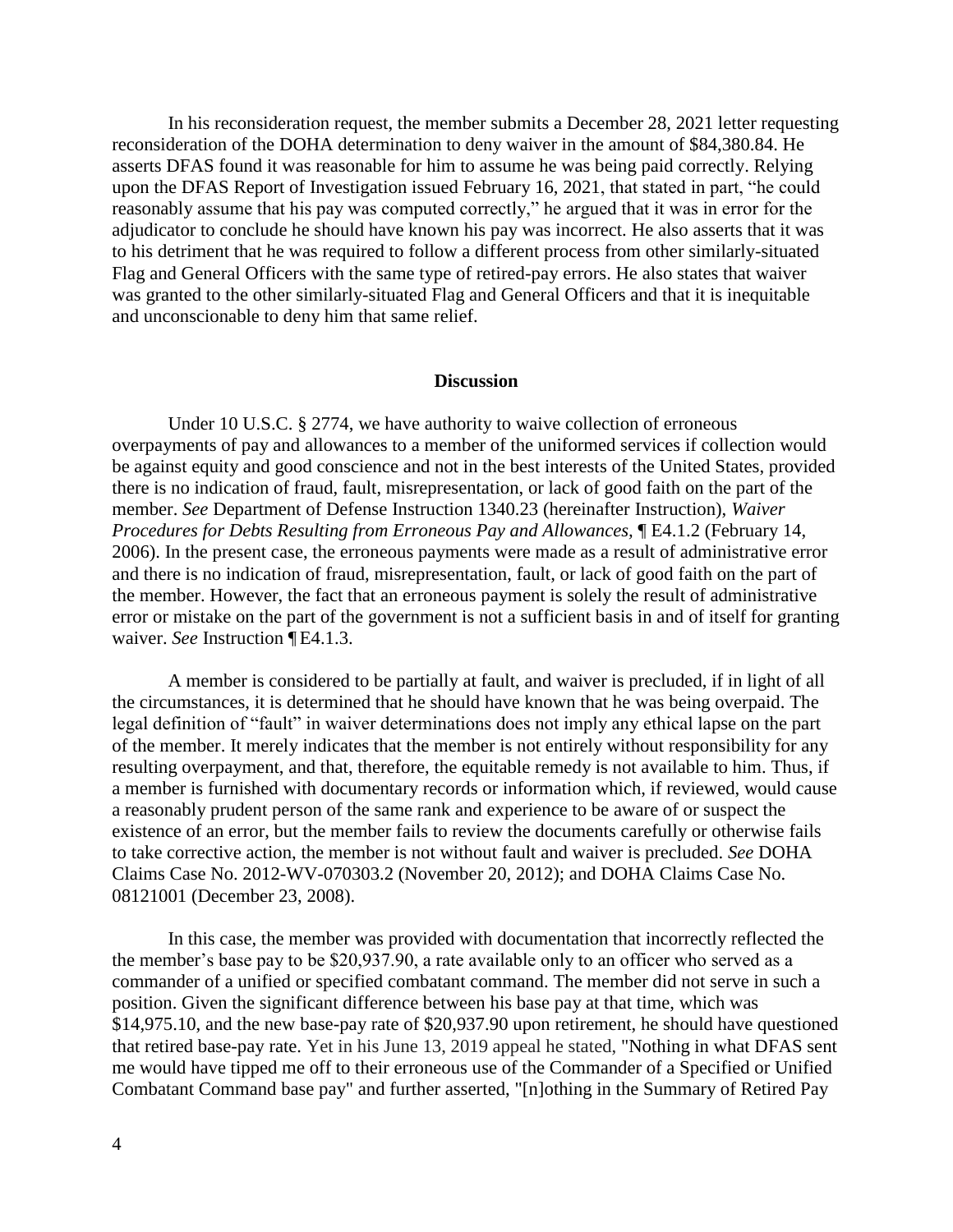Account that I received indicated that I was being paid based on the Commander of a Specified or Unified Combatant Command base pay." However, he reasonably should have been aware his base retired-pay rate exceeded his entitlement, had he reviewed the DFAS summary of retiredpay account provided to him in 2013. Instead, the member focused his argument in his reconsideration request on the February 16, 2021 DFAS report of investigation completed by a military-pay technician that recommended that waiver be granted. That report indicated, "[t]he debt was caused by a misrepresentation of his orders and not the result of fraud or misrepresentation by the General. Based on the information presented to the General, he could reasonably assume that his pay was computed correctly." However, that military-pay technician failed to apply the correct legal analysis, identified above, which is required to make such a determination. The DFAS Indianapolis Director, as the determining official for DFAS Waivers, correctly denied waiver on May 3, 2019.

Our authority to waive a debt is limited by the waiver statute, 10 U.S.C. § 2774, the standards for waiver determinations in the Instruction, and case precedent. We have consistently held that when a member is aware, or reasonably should be aware, that he is receiving pay in excess of his proper entitlement, he has a duty to retain such amounts for subsequent refund to the government, and to make inquiry to the appropriate official. We have continually stressed in our decisions the importance of careful review by each member of statements provided by the agency; holding that a member has a duty to carefully examine them and report any error. *See*  DOHA Claims Case No. 2009-WV-030404.2 (October 1, 2009); and DOHA Claims Case No. 98081701 (August 21, 1998). In this case, the member failed to meet his burden to establish he acted reasonably and responsibly in reviewing and questioning his base retired-pay rate, which exceeded his published entitlement.

In the member's April 22, 2021 rebuttal, he indicated he later recalled a telephone conversation in December 2013 with an unidentified person at DFAS in London, Kentucky, about him qualifying as an officer who served as a commander of a unified or specified combatant command. A long line of precedent has established two elements must be present to establish waiver due to erroneously relying upon the advice of another. First, the official(s) providing the advice are identified. Second, the member's version of the events is corroborated in the written record by pay and disbursing officials with evidence of his statement(s) to them and their statement(s) to him. *See* DOHA Claims Case 09051302 (May 21, 2009); DOHA Claims Case No. 02120917 (December 20, 2002); DOHA Claims Case No. 01010906 (March 8, 2001); DOHA Claims Case No. 97042817 (July 1, 1997); and Comptroller General decision B-256417, July 22, 1994. A member who suspects he is being overpaid cannot rely on vague assurances from disbursing clerks that his pay is correct. *See* DOHA Claims Case No. 09051302, *supra*. In this case, the member offered nothing more than his account of vague assurances given to him in a phone call with an unidentified official. The member failed to present evidence to substantiate the identity of the official providing the advice, nor did he present written statements by himself or any DFAS representative (or any other pay/disbursing official) corroborating the 2013 conversation. Given these facts, there is no basis for waiver based upon his reliance of assurances given during that 2013 telephone conversation.

Finally, the member asserts that he was prejudiced by following a different appeal procedure than his colleagues, who were ultimately granted waiver of their debts. First, the